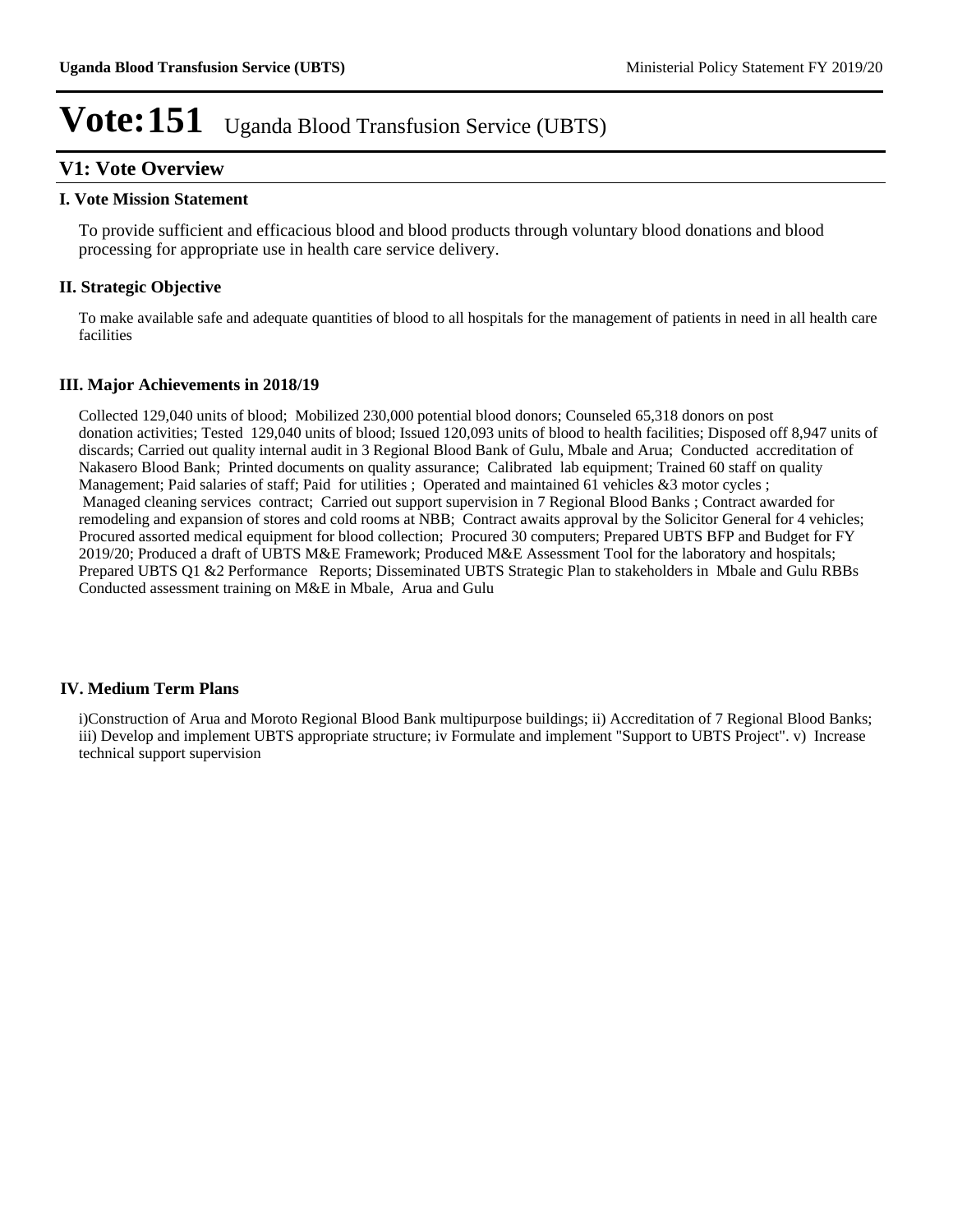## **V. Summary of Past Performance and Medium Term Budget Allocations**

**Table 5.1: Overview of Vote Expenditures (UShs Billion)**

| 2018/19          |                                                      |                    |               | <b>MTEF Budget Projections</b>            |               |         |         |         |         |
|------------------|------------------------------------------------------|--------------------|---------------|-------------------------------------------|---------------|---------|---------|---------|---------|
|                  |                                                      | 2017/18<br>Outturn | <b>Budget</b> | <b>Approved Expenditure</b><br>by End Dec | 2019/20       | 2020/21 | 2021/22 | 2022/23 | 2023/24 |
| <b>Recurrent</b> | Wage                                                 | 2.481              | 3.838         | 1.910                                     | 3.838         | 4.030   | 4.231   | 4.443   | 4.665   |
|                  | Non Wage                                             | 9.889              | 12.465        | 5.705                                     | 12.361        | 14.215  | 17.058  | 20.469  | 24.563  |
| Devt.            | GoU                                                  | 0.353              | 2.870         | 0.365                                     | 2.870         | 3.444   | 3.444   | 3.444   | 3.444   |
|                  | Ext. Fin.                                            | 0.000              | 0.000         | 0.000                                     | 0.000         | 0.000   | 0.000   | 0.000   | 0.000   |
|                  | <b>GoU</b> Total                                     | 12.723             | 19.172        | 7.979                                     | 19.069        | 21.689  | 24.733  | 28.356  | 32.672  |
|                  | <b>Total GoU+Ext Fin (MTEF)</b>                      | 12.723             | 19.172        | 7.979                                     | 19.069        | 21.689  | 24.733  | 28.356  | 32.672  |
|                  | Arrears                                              | 0.042              | 0.010         | 0.000                                     | 0.000         | 0.000   | 0.000   | 0.000   | 0.000   |
|                  | <b>Total Budget</b>                                  | 12.766             | 19.182        | 7.979                                     | <b>19.069</b> | 21.689  | 24.733  | 28.356  | 32.672  |
|                  | <b>A.I.A Total</b>                                   | 0.000              | 0.000         | 0.000                                     | 0.000         | 0.000   | 0.000   | 0.000   | 0.000   |
|                  | <b>Grand Total</b>                                   | 12.766             | 19.182        | 7.979                                     | 19.069        | 21.689  | 24.733  | 28.356  | 32.672  |
|                  | <b>Total Vote Budget</b><br><b>Excluding Arrears</b> | 12.723             | 19.172        | 7.979                                     | 19.069        | 21.689  | 24.733  | 28.356  | 32.672  |

## **VI. Budget By Economic Clasification**

**Table V6.1 2018/19 and 2019/20 Budget Allocations by Item**

|                                        |        | 2018/19 Approved Budget |       |              |        | 2019/20 Draft Estimates |              |
|----------------------------------------|--------|-------------------------|-------|--------------|--------|-------------------------|--------------|
| Billion Uganda Shillings               | GoU    | Ext. Fin                | AIA   | <b>Total</b> | GoU    | Ext. Fin                | <b>Total</b> |
| <b>Output Class: Outputs Provided</b>  | 16.302 | 0.000                   | 0.000 | 16.302       | 16.199 | 0.000                   | 16.199       |
| 211 Wages and Salaries                 | 4.812  | 0.000                   | 0.000 | 4.812        | 4.819  | 0.000                   | 4.819        |
| 212 Social Contributions               | 0.304  | 0.000                   | 0.000 | 0.304        | 0.337  | 0.000                   | 0.337        |
| 213 Other Employee Costs               | 0.339  | 0.000                   | 0.000 | 0.339        | 0.339  | 0.000                   | 0.339        |
| 221 General Expenses                   | 2.895  | 0.000                   | 0.000 | 2.895        | 2.729  | 0.000                   | 2.729        |
| 222 Communications                     | 0.012  | 0.000                   | 0.000 | 0.012        | 0.012  | 0.000                   | 0.012        |
| 223 Utility and Property Expenses      | 0.404  | 0.000                   | 0.000 | 0.404        | 0.380  | 0.000                   | 0.380        |
| 224 Supplies and Services              | 0.325  | 0.000                   | 0.000 | 0.325        | 0.325  | 0.000                   | 0.325        |
| 225 Professional Services              | 0.060  | 0.000                   | 0.000 | 0.060        | 0.080  | 0.000                   | 0.080        |
| 227 Travel and Transport               | 4.306  | 0.000                   | 0.000 | 4.306        | 4.557  | 0.000                   | 4.557        |
| 228 Maintenance                        | 2.020  | 0.000                   | 0.000 | 2.020        | 2.020  | 0.000                   | 2.020        |
| 282 Miscellaneous Other Expenses       | 0.825  | 0.000                   | 0.000 | 0.825        | 0.600  | 0.000                   | 0.600        |
| <b>Output Class: Capital Purchases</b> | 2.870  | 0.000                   | 0.000 | 2.870        | 2.870  | 0.000                   | 2.870        |
| 312 FIXED ASSETS                       | 2.870  | 0.000                   | 0.000 | 2.870        | 2.870  | 0.000                   | 2.870        |
| <b>Output Class: Arrears</b>           | 0.010  | 0.000                   | 0.000 | 0.010        | 0.000  | 0.000                   | 0.000        |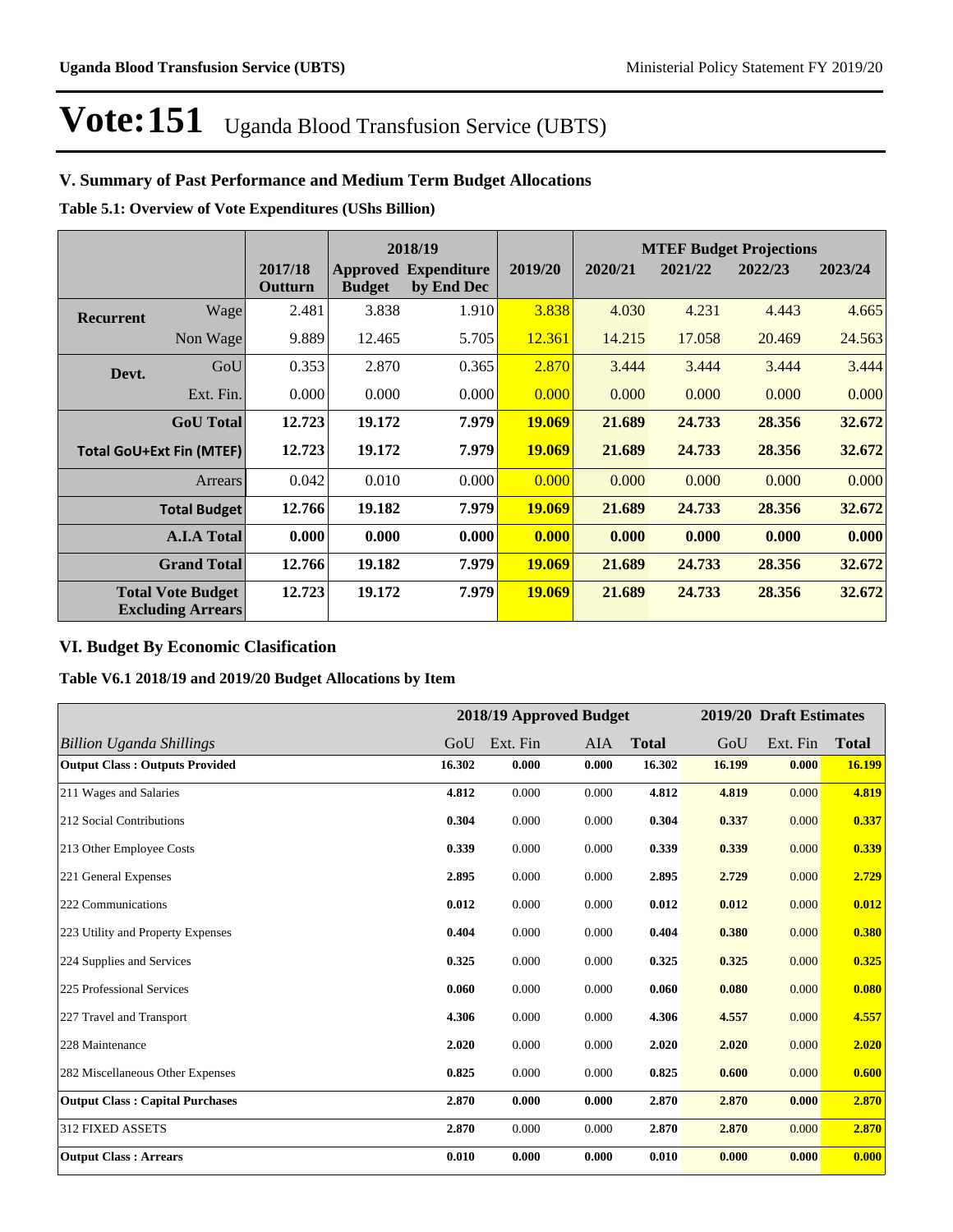| 321 DOMESTIC            | 0.010  | 0.000 | 0.000 | 0.010  | 0.000  | 0.000 | 0.000  |
|-------------------------|--------|-------|-------|--------|--------|-------|--------|
| <b>Grand Total:</b>     | 19.182 | 0.000 | 0.000 | 19.182 | 19.069 | 0.000 | 19.069 |
| Total excluding Arrears | 19.172 | 0.000 | 0.000 | 19.172 | 19.069 | 0.000 | 19.069 |

## **VII. Budget By Programme And Subprogramme**

#### **Table V7.1: Past Expenditure Outturns and Medium Term Projections by Programme and SubProgramme**

| <b>Billion Uganda shillings</b>       |                                     | FY 2018/19                |                                   |                                             | <b>Medium Term Projections</b> |         |         |         |
|---------------------------------------|-------------------------------------|---------------------------|-----------------------------------|---------------------------------------------|--------------------------------|---------|---------|---------|
|                                       | <b>FY 2017/18</b><br><b>Outturn</b> | Approved<br><b>Budget</b> | <b>Spent By</b><br><b>End Dec</b> | 2019-20<br><b>Proposed</b><br><b>Budget</b> | 2020-21                        | 2021-22 | 2022-23 | 2023-24 |
| 53 Safe Blood Provision               | 12.766                              | 19.182                    | 7.979                             | 19.069                                      | 21.689                         | 24.733  | 28.356  | 32.672  |
| 01 Administration                     | 3.818                               | 4.648                     | 2.178                             | 4.638                                       | 4.830                          | 5.031   | 5.343   | 5.565   |
| 02 Regional Blood Banks               | 8.550                               | 11.625                    | 5.416                             | 11.521                                      | 13.355                         | 16.178  | 19.369  | 23.423  |
| 0242 Uganda Blood Transfusion Service | 0.353                               | 2.870                     | 0.365                             | 2.870                                       | 3.444                          | 3.444   | 3.444   | 3.444   |
| 03 Internal Audit                     | 0.044                               | 0.040                     | 0.020                             | 0.040                                       | 0.060                          | 0.080   | 0.200   | 0.240   |
| <b>Total for the Vote</b>             | 12.766                              | 19.182                    | 7.979                             | 19.069                                      | 21.689                         | 24.733  | 28.356  | 32.672  |
| <b>Total Excluding Arrears</b>        | 12.723                              | 19.172                    | 7.979                             | 19.069                                      | 21.689                         | 24.733  | 28.356  | 32.672  |

## **VIII. Programme Performance and Medium Term Plans**

#### **Table V8.1: Programme Outcome and Outcome Indicators ( Only applicable for FY 2019/20)**

| <b>Programme:</b>                                          | 53 Safe Blood Provision                                                                                                                                                                            |                                                                                  |  |  |  |  |  |  |
|------------------------------------------------------------|----------------------------------------------------------------------------------------------------------------------------------------------------------------------------------------------------|----------------------------------------------------------------------------------|--|--|--|--|--|--|
| <b>Programme Objective</b><br>۱÷                           | To make available safe and adequate quantities of blood and blood products to all hospitals for the<br>management of patients;<br>To promote appropriate clinical use of blood and blood products. |                                                                                  |  |  |  |  |  |  |
| <b>Responsible Officer:</b>                                | Dr. Dorothy Kyeyune Byabazaire                                                                                                                                                                     |                                                                                  |  |  |  |  |  |  |
|                                                            | <b>Programme Outcome:</b> Quality and accessible Safe Blood                                                                                                                                        |                                                                                  |  |  |  |  |  |  |
|                                                            | Sector Outcomes contributed to by the Programme Outcome                                                                                                                                            |                                                                                  |  |  |  |  |  |  |
| 1. Improved quality of life at all levels                  |                                                                                                                                                                                                    |                                                                                  |  |  |  |  |  |  |
|                                                            |                                                                                                                                                                                                    | <b>Performance Targets</b>                                                       |  |  |  |  |  |  |
| 2019/20<br>2020/21<br>2021/22<br><b>Outcome Indicators</b> |                                                                                                                                                                                                    |                                                                                  |  |  |  |  |  |  |
|                                                            |                                                                                                                                                                                                    | Projection<br>Projection<br><b>Baseline</b><br><b>Base vear</b><br><b>Target</b> |  |  |  |  |  |  |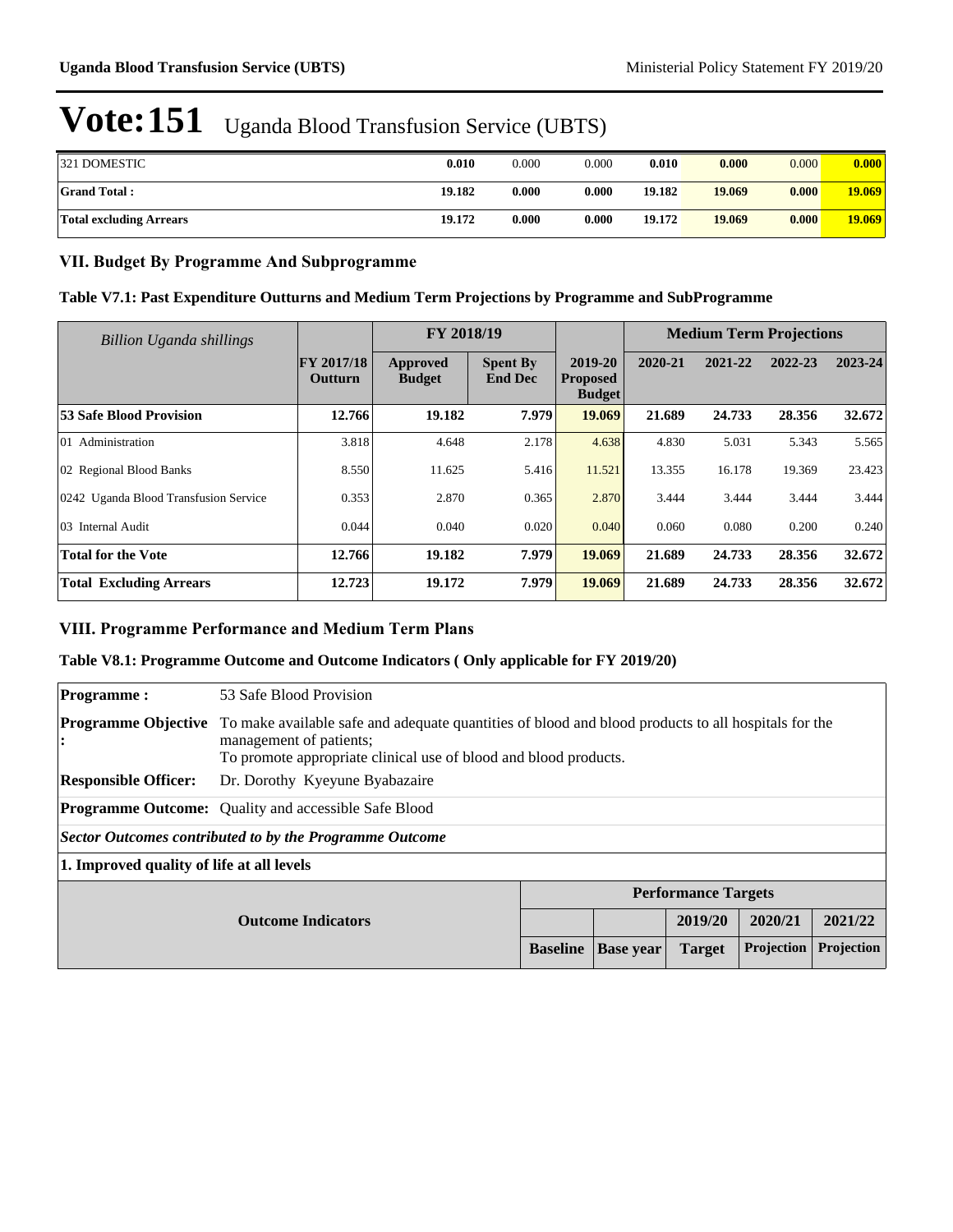| • proportion of health centres without blood stockouts               | 85%     | 90%     | 100%    |
|----------------------------------------------------------------------|---------|---------|---------|
| <b>SubProgramme: 02 Regional Blood Banks</b>                         |         |         |         |
| <b>Output: 01 Adminstrative Support Services</b>                     |         |         |         |
| No. of blood banks and collection centres supervised quarterly       |         | 7       | 7       |
| <b>Output: 02 Collection of Blood</b>                                |         |         |         |
| No. of Units of blood Collected                                      | 300,000 | 330,000 | 363,000 |
| Units of blood distributed to health facilities                      | 270,000 | 297,000 | 326,700 |
| No. of supervision visits done in the region                         |         | 4       |         |
| <b>Output: 03 Monitoring &amp; Evaluation of Blood Operations</b>    |         |         |         |
| No. of routine monitoring activities done in Regions                 |         | 4       | 4       |
| <b>Output: 04 Laboratory Services</b>                                |         |         |         |
| No of Units of blood tested for TTI's                                | 300,000 | 330,000 | 363,000 |
| No. of units of blood distributed to Health Facilities               | 285,000 | 297,000 | 326,700 |
| No. of field team support supervision done in health care facilities | 12      | 12      | 12      |
| No. of trainings(to imrove heamovigilance in health facilities)      |         | 2       | 2       |

## **IX. Major Capital Investments And Changes In Resource Allocation**

## **Table 9.1: Major Capital Investment (Capital Purchases outputs over 0.5Billion)**

|                                                                              | FY 2019/20                                           |                                                                                       |                                                                |
|------------------------------------------------------------------------------|------------------------------------------------------|---------------------------------------------------------------------------------------|----------------------------------------------------------------|
| <b>Appr. Budget and Planned Outputs</b>                                      | <b>Proposed Budget and Planned</b><br><b>Outputs</b> |                                                                                       |                                                                |
| Vote 151 Uganda Blood Transfusion Service (UBTS)                             |                                                      |                                                                                       |                                                                |
| Program: 08 53 Safe Blood Provision                                          |                                                      |                                                                                       |                                                                |
| Development Project: 0242 Uganda Blood Transfusion Service                   |                                                      |                                                                                       |                                                                |
| Output: 08 53 72 Government Buildings and Administrative Infrastructure      |                                                      |                                                                                       |                                                                |
| Remodel and expand the cold room and Central Stores.                         |                                                      | Contract awarded                                                                      | Appropriate cold room and expanded store at<br><b>Nakasero</b> |
| Provision of an archive.                                                     |                                                      |                                                                                       |                                                                |
| <b>Total Output Cost(Ushs Thousand)</b>                                      | 1,500,000                                            | 0                                                                                     | 1,200,000                                                      |
| Gou Dev't:                                                                   | 1,500,000                                            | $\Omega$                                                                              | 1,200,000                                                      |
| Ext Fin:                                                                     | $\overline{0}$                                       | $\Omega$                                                                              |                                                                |
| A.I.A.                                                                       | $\overline{0}$                                       | $\Omega$                                                                              | $\Omega$                                                       |
| Output: 08 53 75 Purchase of Motor Vehicles and Other Transport Equipment    |                                                      |                                                                                       |                                                                |
| Four Vans Procured to support mobilization and blood<br>donation activities. |                                                      | Contract awarded and a draft Agreement<br>submitted to solicitor General for approval | 3 blood collection vans                                        |
| <b>Total Output Cost(Ushs Thousand)</b>                                      | 1,000,000                                            | 30,821                                                                                | 1,000,000                                                      |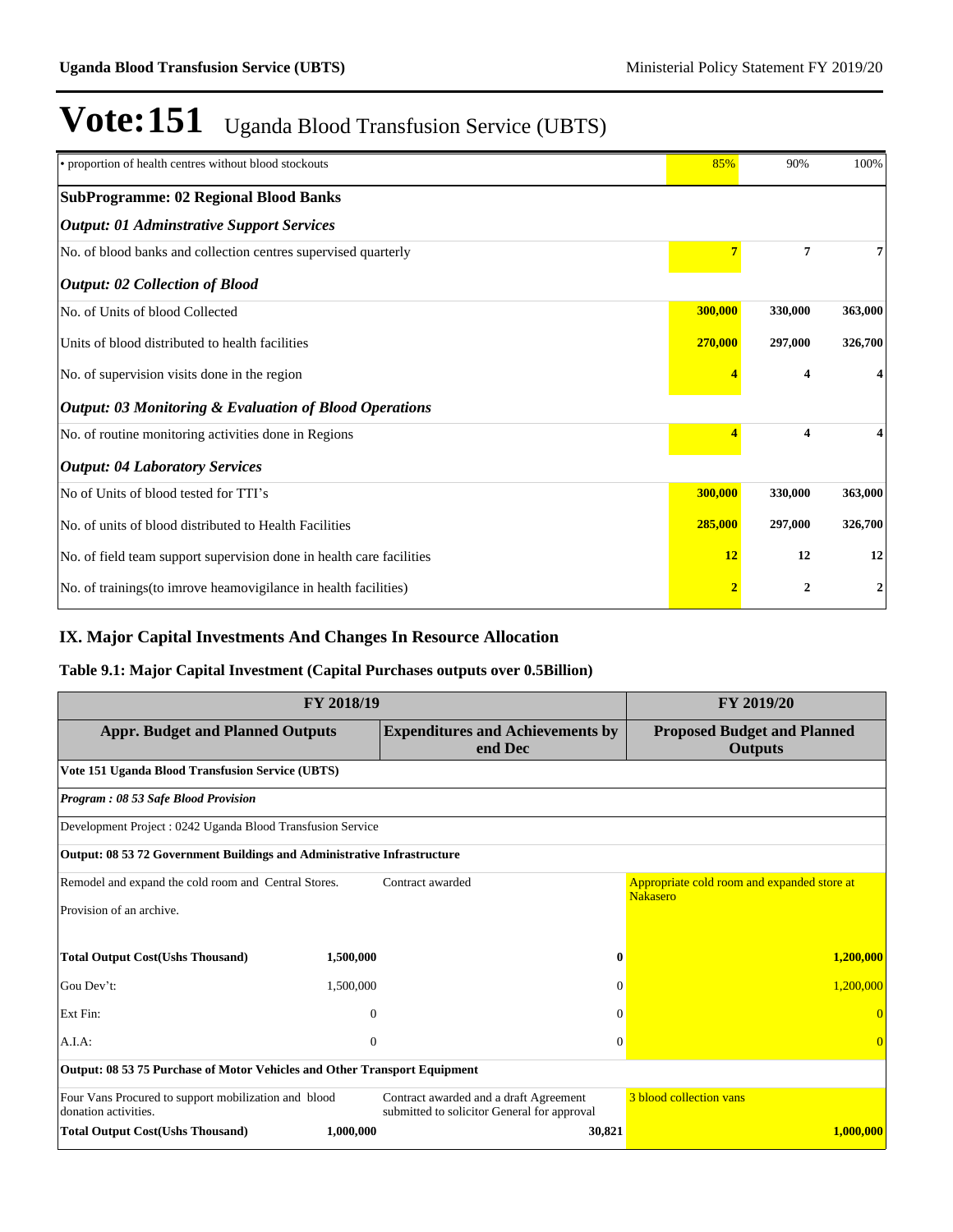| Gou Dev't:                                                     | 1,000,000           | 30,821       | 1,000,000                                       |  |  |  |  |  |  |
|----------------------------------------------------------------|---------------------|--------------|-------------------------------------------------|--|--|--|--|--|--|
| Ext Fin:                                                       | $\mathbf{0}$        | $\theta$     |                                                 |  |  |  |  |  |  |
| $A.I.A$ :                                                      | $\boldsymbol{0}$    | $\Omega$     | $\theta$                                        |  |  |  |  |  |  |
| Output: 08 53 77 Purchase of Specialised Machinery & Equipment |                     |              |                                                 |  |  |  |  |  |  |
| A set of Blood collection field equipment procured             | Procurement ongoing |              | Laboratory and other medical equipment procured |  |  |  |  |  |  |
| <b>Total Output Cost(Ushs Thousand)</b>                        | 100,000             | 64,264       | 670,000                                         |  |  |  |  |  |  |
| Gou Dev't:                                                     | 100,000             | 64,264       | 670,000                                         |  |  |  |  |  |  |
| Ext Fin:                                                       | $\theta$            | $\mathbf{0}$ |                                                 |  |  |  |  |  |  |
| $A.I.A$ :                                                      | $\mathbf{0}$        | $\Omega$     | $\overline{0}$                                  |  |  |  |  |  |  |

## **X. Vote Challenges and Plans To Improve Performance**

#### **Vote Challenges**

i) Inadequate storage capacity for increased blood stocks; medical supplies and reagents in 6 Regional Blood Banks; ii) Reluctance of Heath Transfusion Facilities to pick blood from blood banks; iii) Lack of data on blood consumption from Health Transfusion Facilities; iv) Inadequate staff for blood collection on critical personnel needed v) Inadequate funds for capital development

#### **Plans to improve Vote Performance**

i) UBTS to distribution of safe units of blood to 300 Health Transfusion Facilities (Hospitals); ii) Establishment of cold rooms and stores in 6 Regional Blood Banks; iv) Up grading of 8 Blood Collection Centres into fully operational Blood Distribution Centres to take services nearer to the health care facilities; v) Recruitment and tooling of critical staff for increased blood collection (5 Blood Collection Teams); vi) Increase technical support supervision

## **XI Off Budget Support**

## **Table 11.1 Off-Budget Support by Sub-Programme**

N/A

## **XII. Vote Cross Cutting Policy And Other Budgetary Issues**

**Table 12.1: Cross- Cutting Policy Issues**

| <b>Issue Type:</b>                  | <b>HIV/AIDS</b>                                                                                                                                                                                                         |
|-------------------------------------|-------------------------------------------------------------------------------------------------------------------------------------------------------------------------------------------------------------------------|
| Objective:                          | 1) To increase awareness of HIV/AIDS among staff;<br>2) To provide support to staff who are HIV positive                                                                                                                |
| <b>Issue of Concern:</b>            | Low awareness of HIV/AIDS among staff                                                                                                                                                                                   |
| <b>Planned Interventions:</b>       | 1) Develop UBTS HIV/AID Mainstreaming Strategy and Implementation Plan<br>2) Conduct awareness campaigns among staff<br>3) Carry out internal assessment of HIV among staff<br>4) Provide support to the affected staff |
| <b>Budget Allocation (Billion):</b> | 0.150                                                                                                                                                                                                                   |
| <b>Performance Indicators:</b>      | 1) Number of awareness campaigns conducted<br>2) Number of sensitized<br>3) Number of affected staff receiving support                                                                                                  |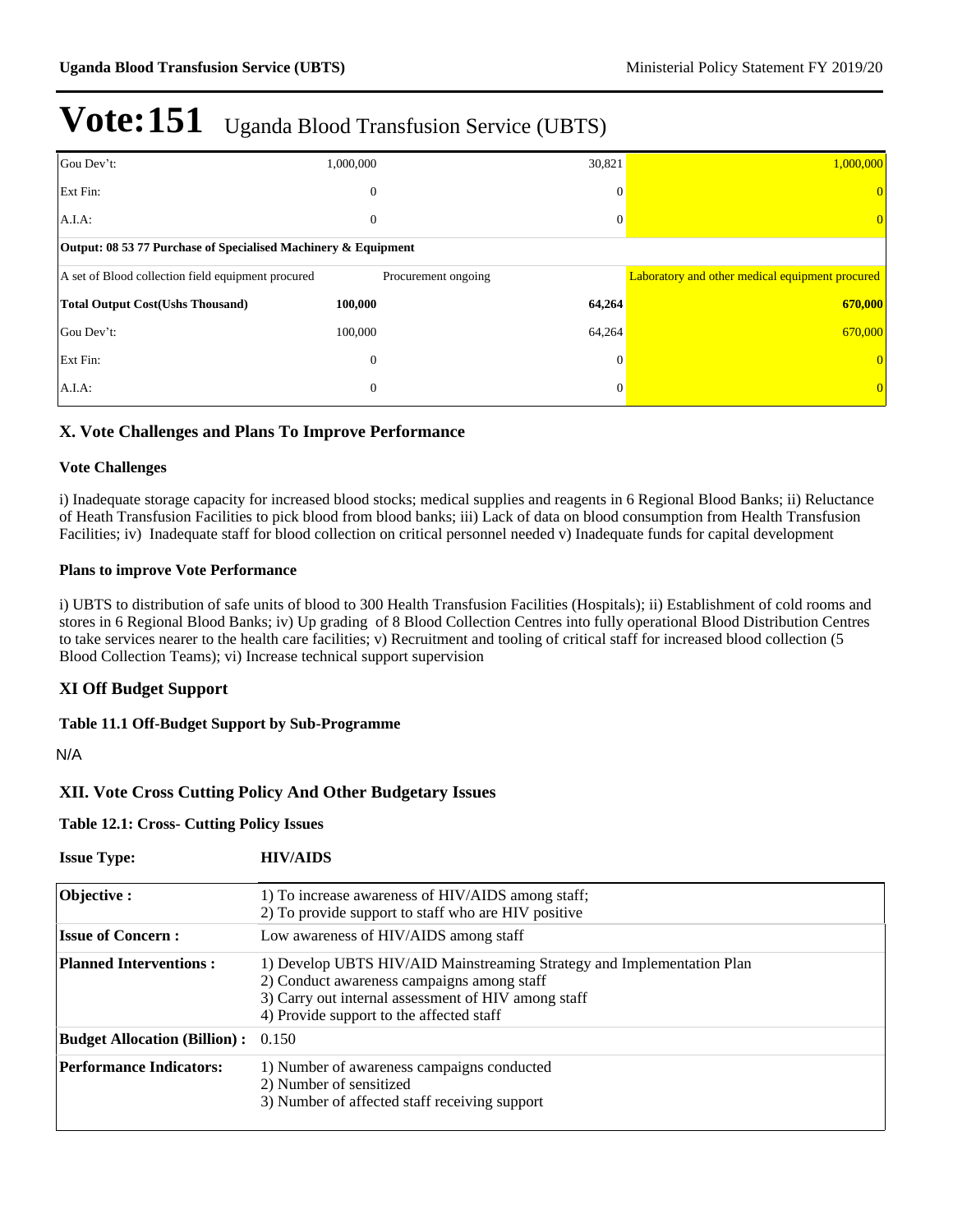| <b>Issue Type:</b>                  | Gender                                                                                                                                                                                                                                                     |
|-------------------------------------|------------------------------------------------------------------------------------------------------------------------------------------------------------------------------------------------------------------------------------------------------------|
| Objective:                          | i) Provision of Blood Transfusion Services to vulnerable groups such as Mothers, children,<br>accident victims for both male and female.<br>Distribute blood and blood products to all Health facilities and hard to reach areas eg Karamoja,<br>Kalangala |
| <b>Issue of Concern:</b>            | Inadequate supply of blood to mothers and children in remote areas                                                                                                                                                                                         |
| <b>Planned Interventions:</b>       | 1) Delivery of blood and blood products to health transfusing facilities to HC IV and hard to reach<br>areas                                                                                                                                               |
| <b>Budget Allocation (Billion):</b> | 0.120                                                                                                                                                                                                                                                      |
| <b>Performance Indicators:</b>      | 1) Number of HC IVs without blood stock out<br>2) Number of HC IVs in hard to reach areas supplied with blood                                                                                                                                              |
| <b>Issue Type:</b>                  | <b>Enviroment</b>                                                                                                                                                                                                                                          |
| Objective:                          | 1) Dispose off waste in friendly environmental manner<br>2) Train staff on waste management                                                                                                                                                                |
| <b>Issue of Concern:</b>            | Poor waste management                                                                                                                                                                                                                                      |
| <b>Planned Interventions:</b>       | 1) Training staff in safe waste disposal methods<br>2) Source competent firms in waste disposal                                                                                                                                                            |
| <b>Budget Allocation (Billion):</b> | 0.190                                                                                                                                                                                                                                                      |
| <b>Performance Indicators:</b>      | 1) Number of staff trained in waste disposal<br>2) Number of competent firms sourced                                                                                                                                                                       |

## **XIII. Personnel Information**

## **Table 13.1 Staff Establishment Analysis**

| <b>Title</b>                                              | <b>Salary Scale</b> | <b>Number Of Approved Positions</b> | <b>Number Of Filled Positions</b> |
|-----------------------------------------------------------|---------------------|-------------------------------------|-----------------------------------|
| <b>SENIOR PRINCIPAL</b><br><b>LABORATORY TECHNOLOGIST</b> | U <sub>2</sub>      |                                     | $\vert$ 0                         |
| <b>Blood Donor Recruiter</b>                              | U <sub>4</sub>      | 16                                  |                                   |
| <b>Personal Secretary</b>                                 | U <sub>4</sub>      | 2                                   | $\Omega$                          |
| <b>SENIOR LABORATORY</b><br>TECHNOLOGIST                  | U <sub>4</sub>      | 16                                  | $\theta$                          |
| Senior Nursing Officer                                    | U <sub>4</sub>      | 23                                  |                                   |
| <b>Systems Administrator</b>                              | U <sub>4</sub>      | 7                                   | $\overline{c}$                    |
| <b>Engineering Assistant</b>                              | U <sub>5</sub>      |                                     | $\Omega$                          |
| Nursing Officer                                           | U <sub>5</sub>      | 37                                  | $\Omega$                          |
| Receptionist                                              | U <sub>6</sub>      | 6                                   | $\theta$                          |
| <b>Accounts Assistant</b>                                 | U7                  | 10                                  | 6                                 |
| Donor Clerk                                               | U7                  | 37                                  | 26                                |

**Table 13.2 Staff Recruitment Plan**